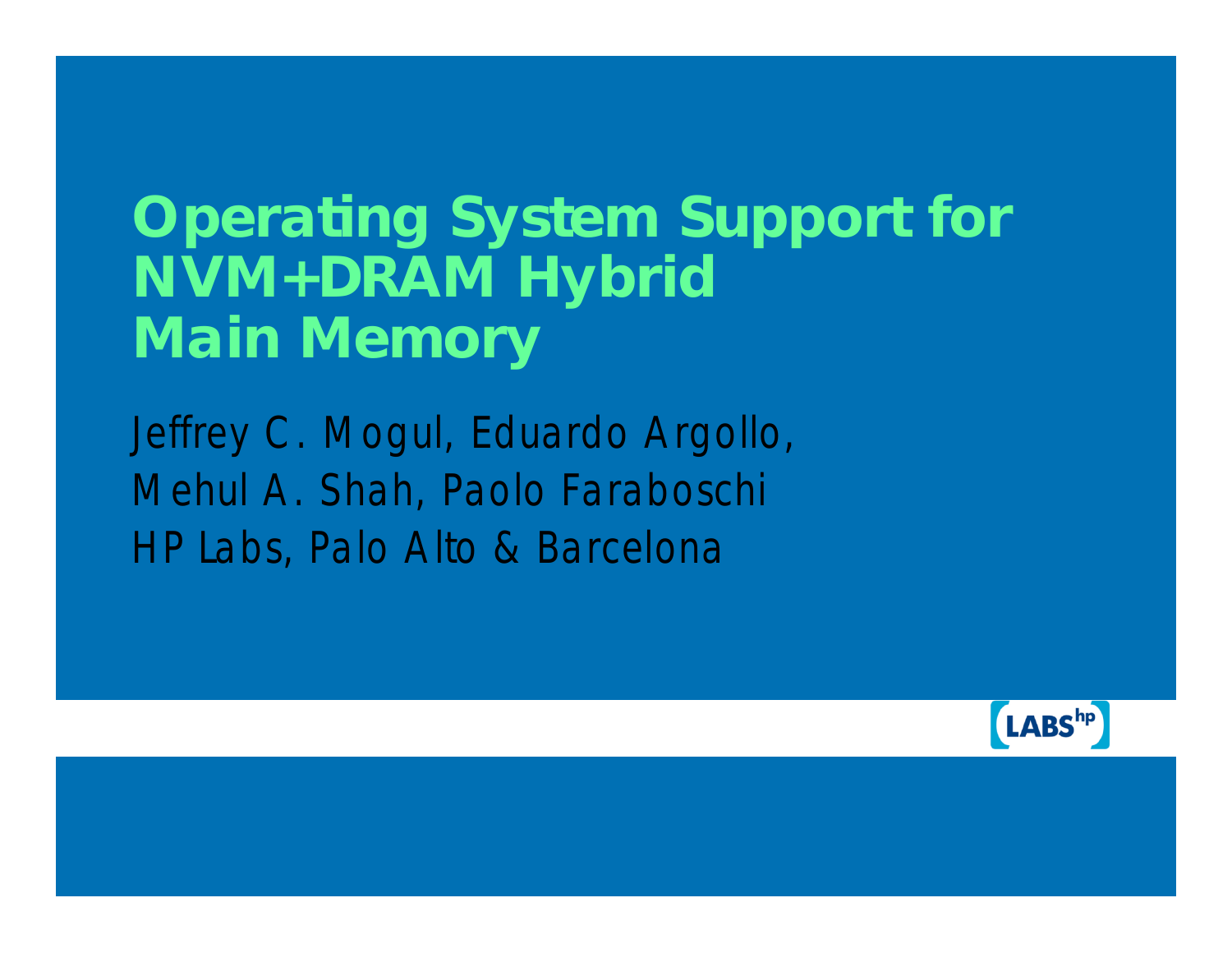## The problems with DRAM

- Not dense enough
	- •DRAM capacity limited by space, power, wire lengths
- Costs too much
	- Price increases non-linearly with density
- Takes too much power
	- •Significant fraction of server power
- Can't get enough of it
	- Many applications are hungry for main memory
- Volatile but please ignore that for this talk

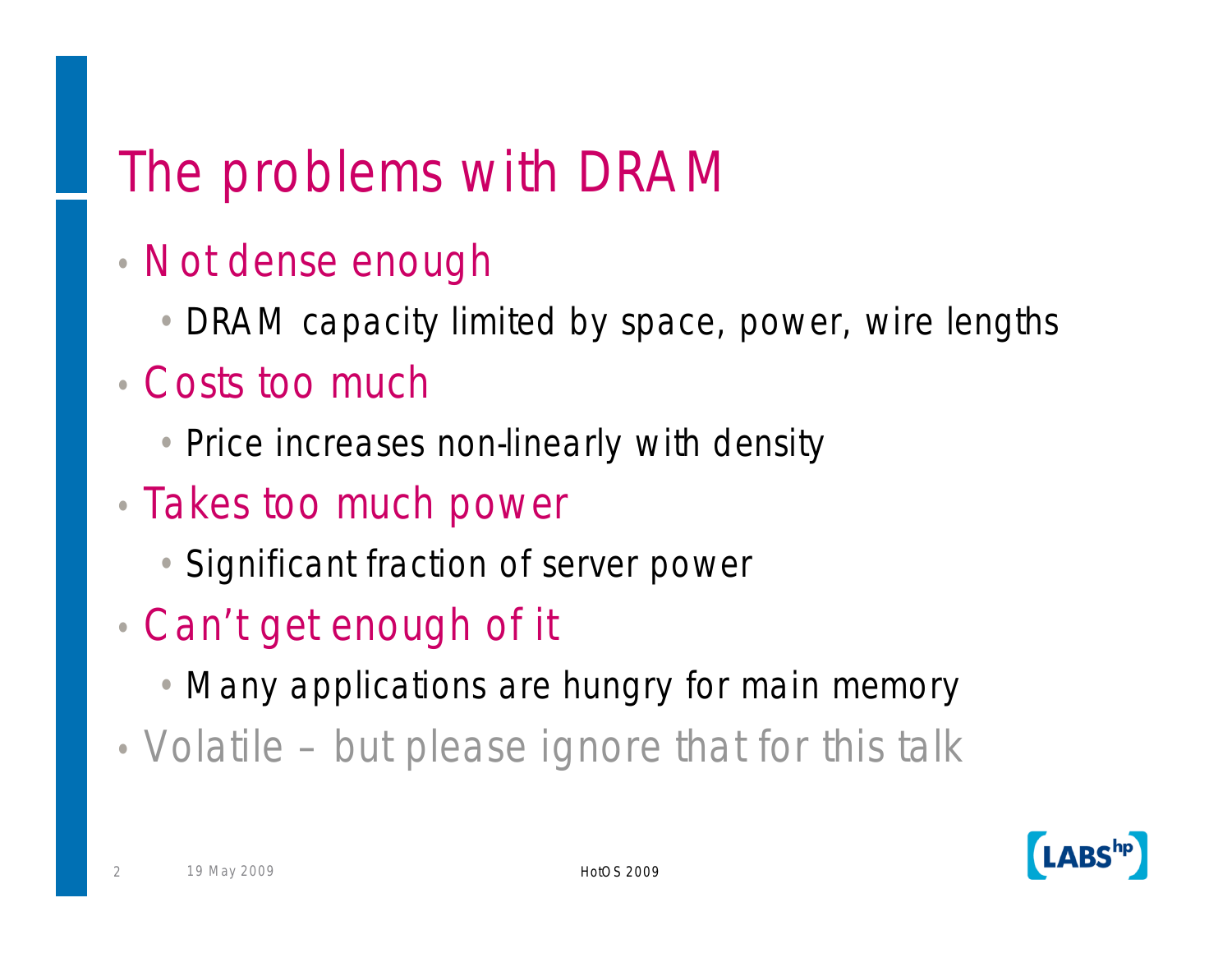#### Good things about Non-Volatile Memory

For example, Flash:

- Can be denser than DRAM
- Could be cheaper/bit than DRAM
- Takes no refresh power
- Non-volatile but ignore that!

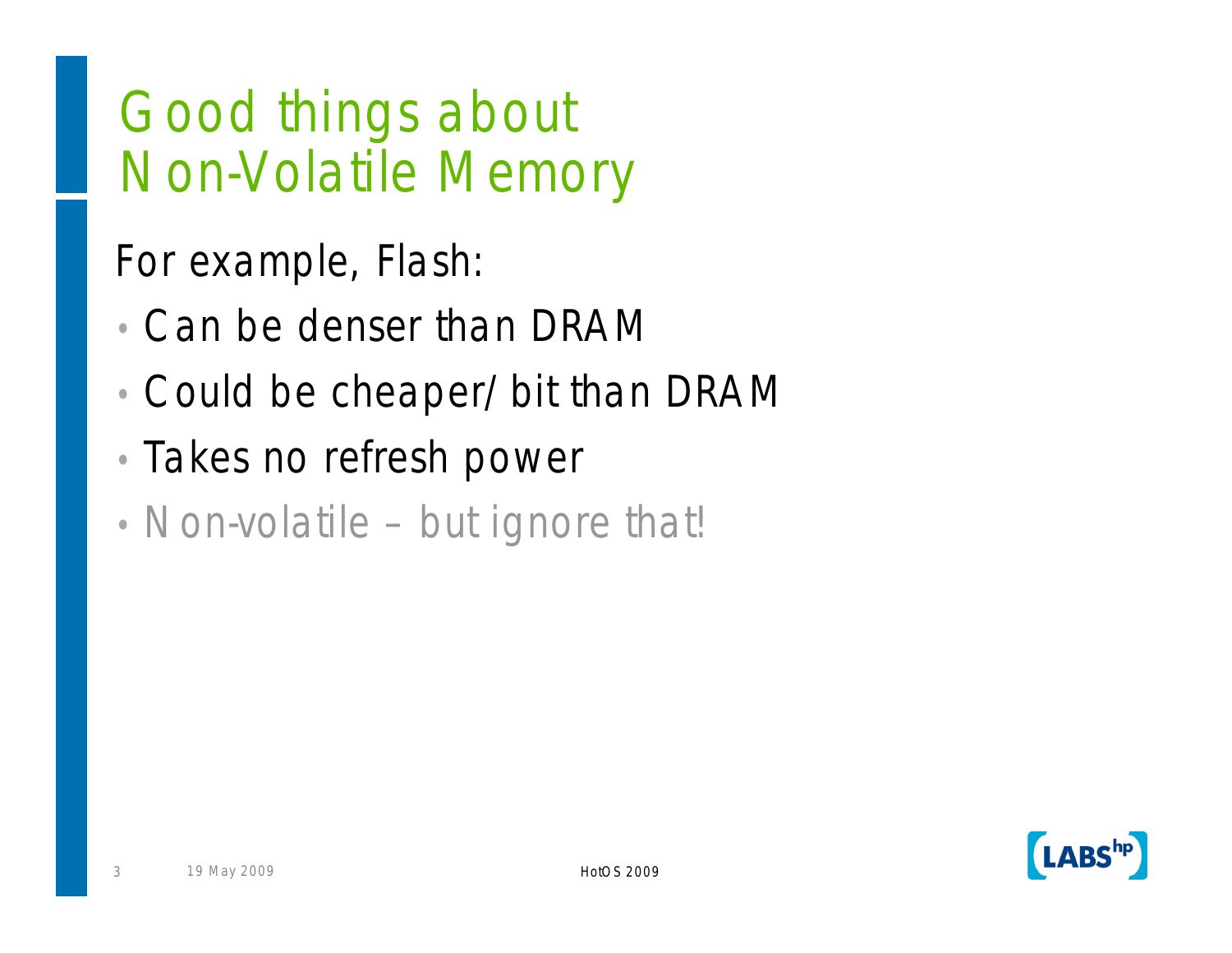## So, why not just use Flash instead of DRAM for main memory?

- That's crazy talk!
	- •Flash reads are slower than DRAM
	- •Flash writes are really, really, really, really slow
	- •Flash has to be erased
	- Flash wears out pretty quickly
		- $10<sup>5</sup>$  erase cycles if you're lucky
		- Wear-out lifetime can decrease with increasing density

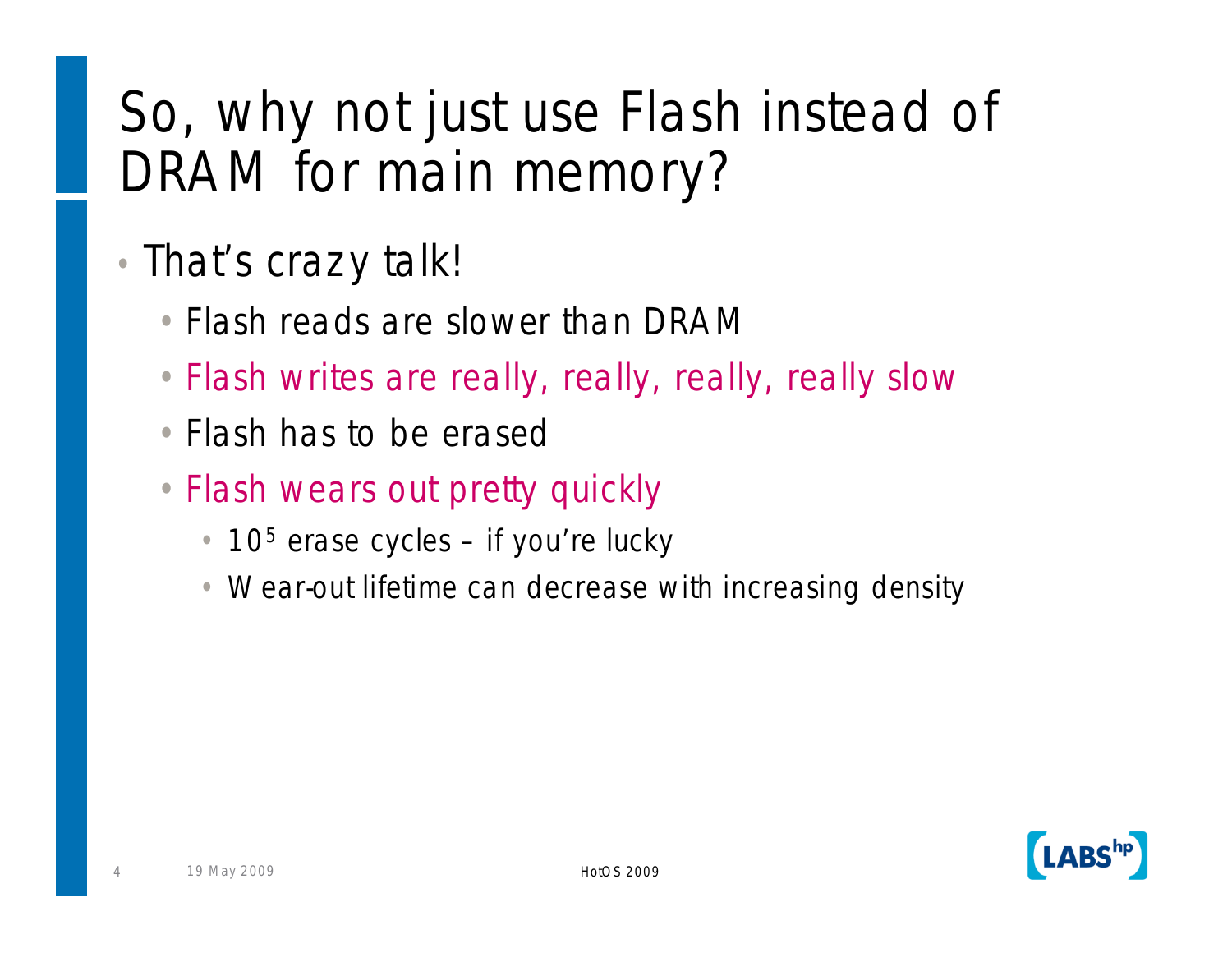# It's so crazy, it just might work!

What you should remember from this talk:

- Changes in memory technology will change the way we build main memory
	- •Buzzword: "Universal Memory"
- Wear-out is the big problem
	- •And slow writes/erases, too.
- The operating system is the best place to solve those problems

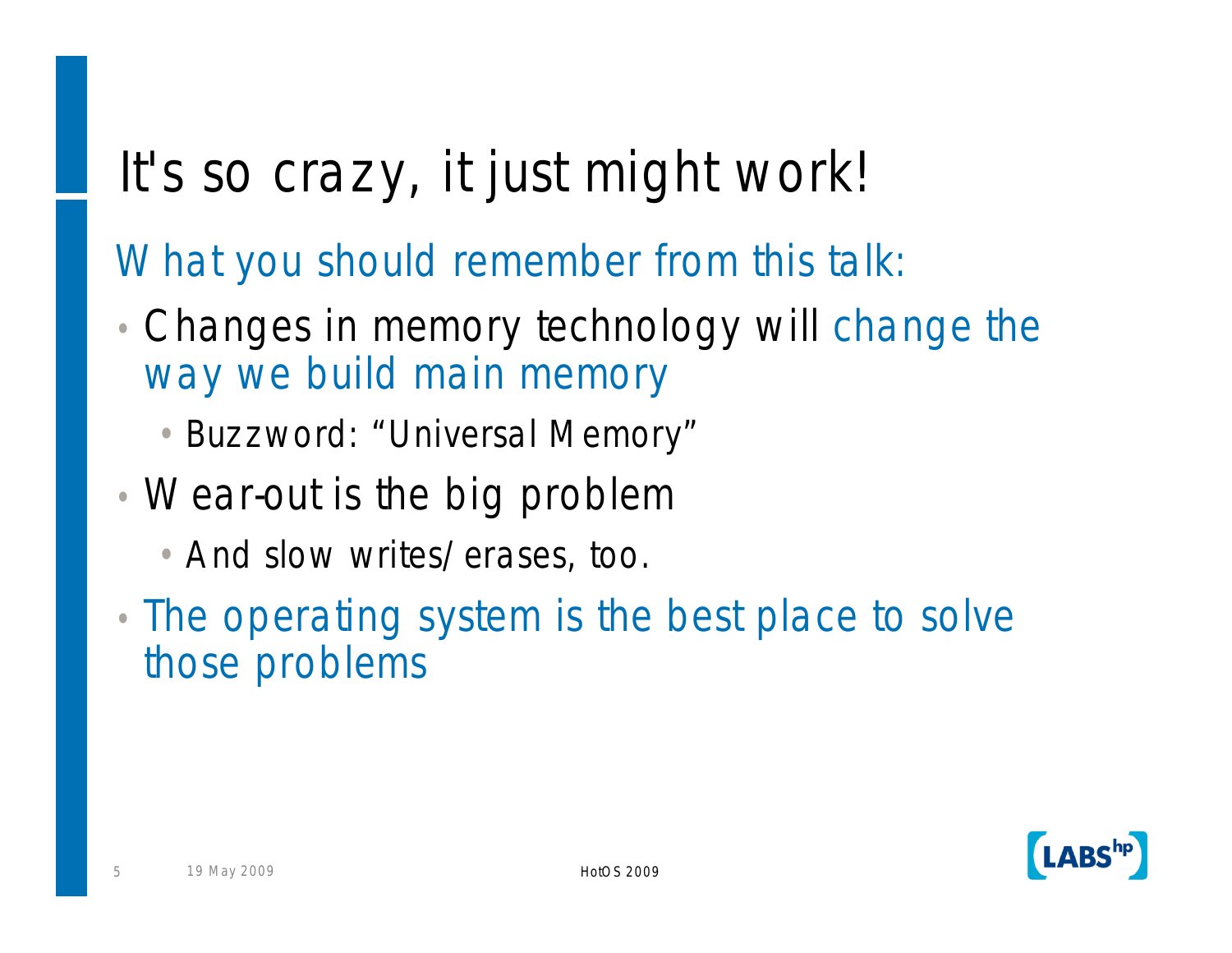# It's so crazy, it just might work!

#### E.g., Spansion's "EcoRam<sup>TM</sup>"

- Replace some DRAM with NOR flash
- Spansion claims:
	- Lower capital costs because you can use fewer servers
	- Lower operating costs:
		- slightly lower power/server
		- fewer servers
	- For 160TB-RAM Data Center
		- 48% lower CapEx
		- 75% lower OpEx
		- (Mostly R/O workload)



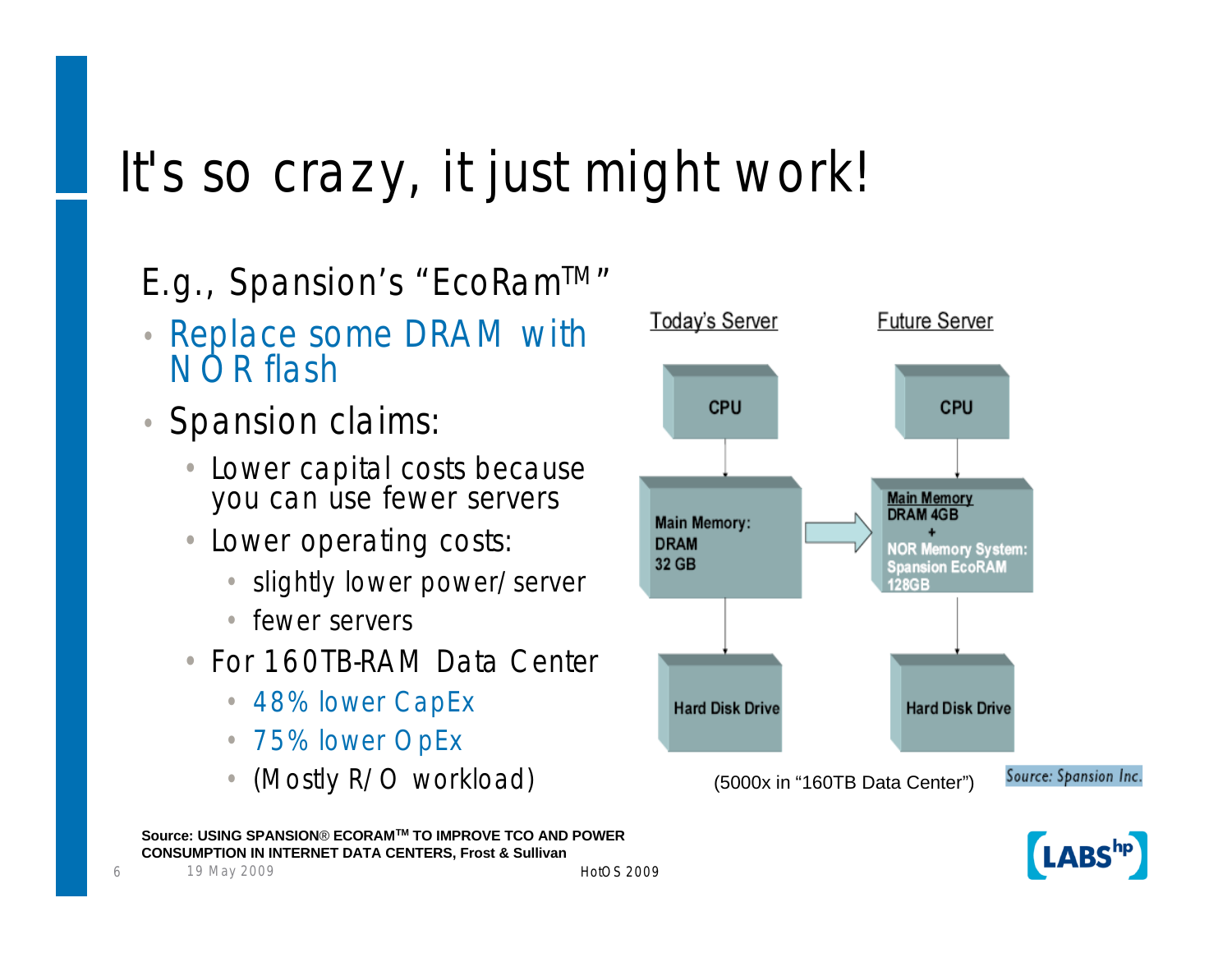# FLAM: a hybrid of Flash and DRAM

Our proposed straw-man design:

- Replace part of DRAM with "FLAM DIMMs"
- Migrate pages from DRAM to Flash (in FLAM)
- On write attempts, fault page back to DRAM
- Use OS knowledge to manage migration policy
	- In particular, estimate Time To Next Write (TTNW)
	- •Especially for complex workloads (not trivially read-only)

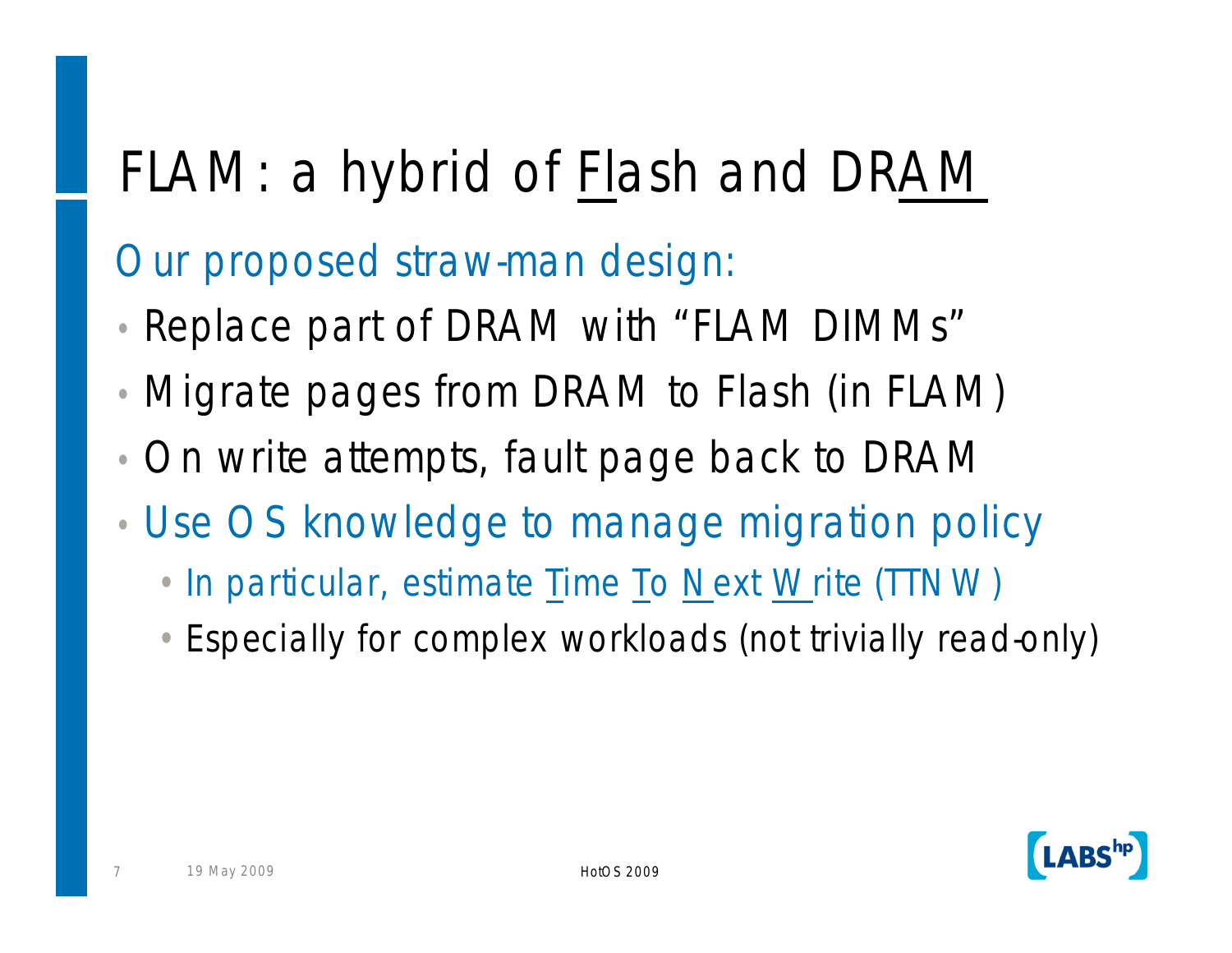# Goal of this talk

- *Semi*-convince you that FLAM is a good idea
	- •or at least a plausible idea
	- although flash isn't ideal for this use
	- maybe PC-RAM or something more exotic?
- Convince you that FLAM requires OS knowledge
	- To estimate TTNW for candidate pages
	- •To optimize garbage-collection

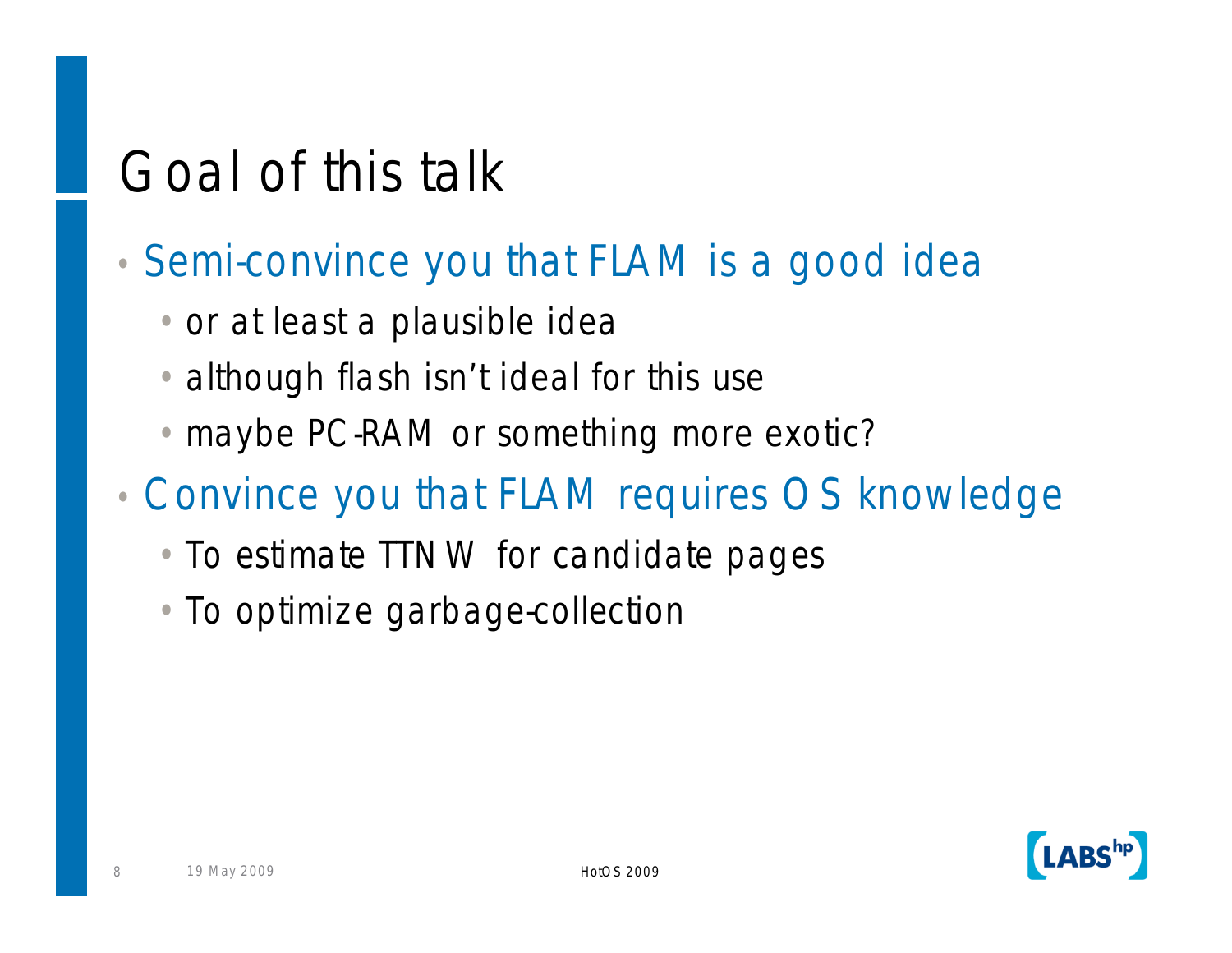# The role of the Operating System

- Use OS-level knowledge to avoid wear-out
- Migrate pages to FLAM when they are:
	- Hot for future reads (optimize scarce DRAM resources)
	- •Cold for future writes (avoid wear-out & overheads)

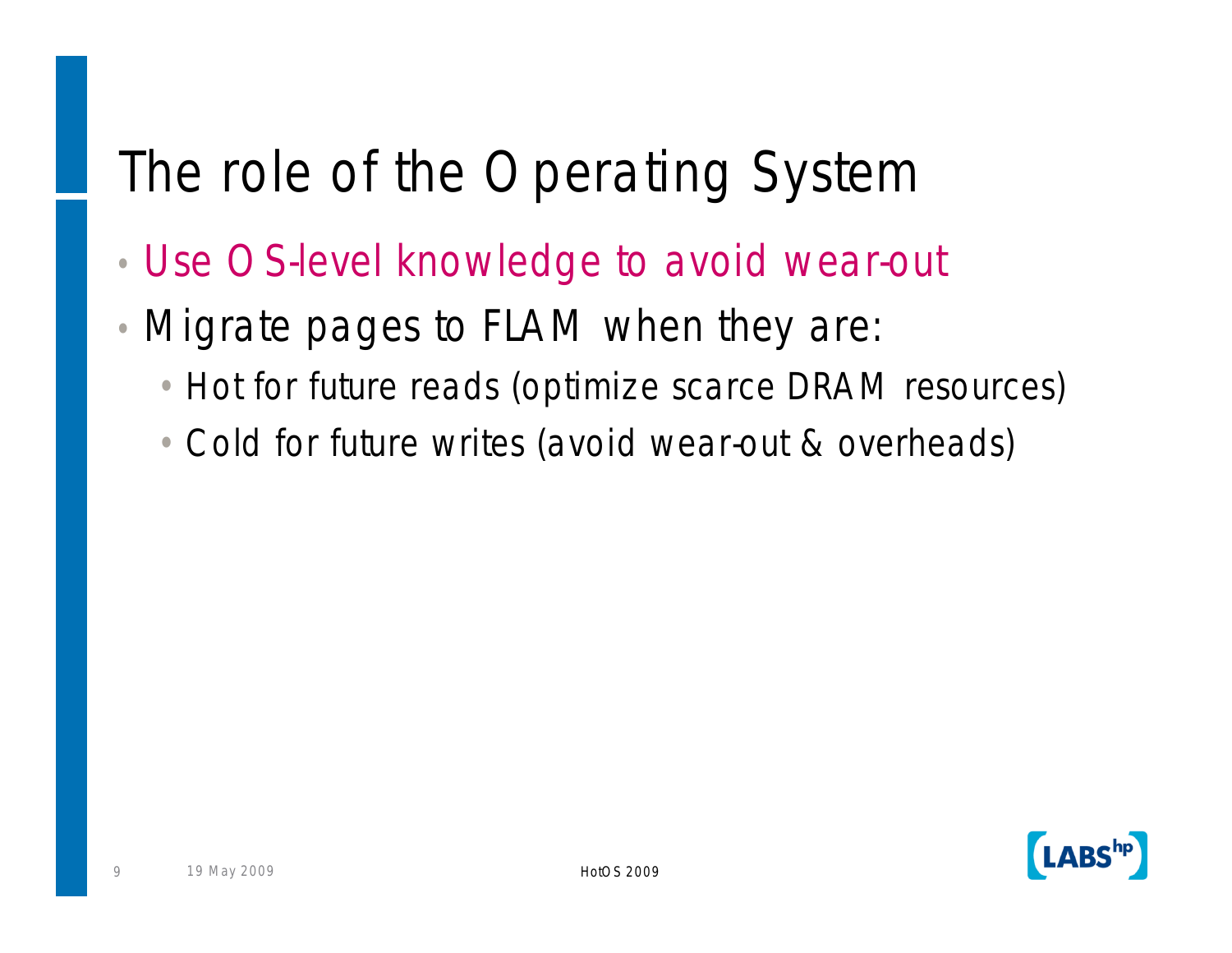# Memory characteristics

| Tech                 | Density          | Lifetime<br>(erase<br>cycles) | Rand.<br>read<br>time | Write<br>time      | Erase<br>time   | Erase<br>size   | Idle<br>$"$ ON"<br>power  |
|----------------------|------------------|-------------------------------|-----------------------|--------------------|-----------------|-----------------|---------------------------|
| <b>DRAM</b>          | $6 - 8 F2$       | $10^{15}$                     | $~-40 - 60$<br>ns     | $~-40 - 60$<br>ns  |                 |                 | $-0.1$ —<br>0.2W<br>/DIMM |
| <b>NAND</b><br>flash | $4 - 5 F2$       | $105 - 106$                   | $5 - 50$<br><b>US</b> | 200 us<br>/page    | 2 <sub>ms</sub> | 512KB<br>(e.g.) | $\sim\!0$                 |
| <b>NOR</b><br>flash  | 10F <sup>2</sup> | $105 - 106$                   | 70 ns                 | 1 <sub>us</sub>    | 1<br>sec        | 512KB<br>(e.g.) | $\sim\!0$                 |
| PC-<br><b>RAM</b>    | $8-16 F2$        | $10^{8} - 10^{11}$            | 60 ns?                | $100 -$<br>1000 ns |                 |                 | $\sim\!0$                 |

 $(F = feature size)$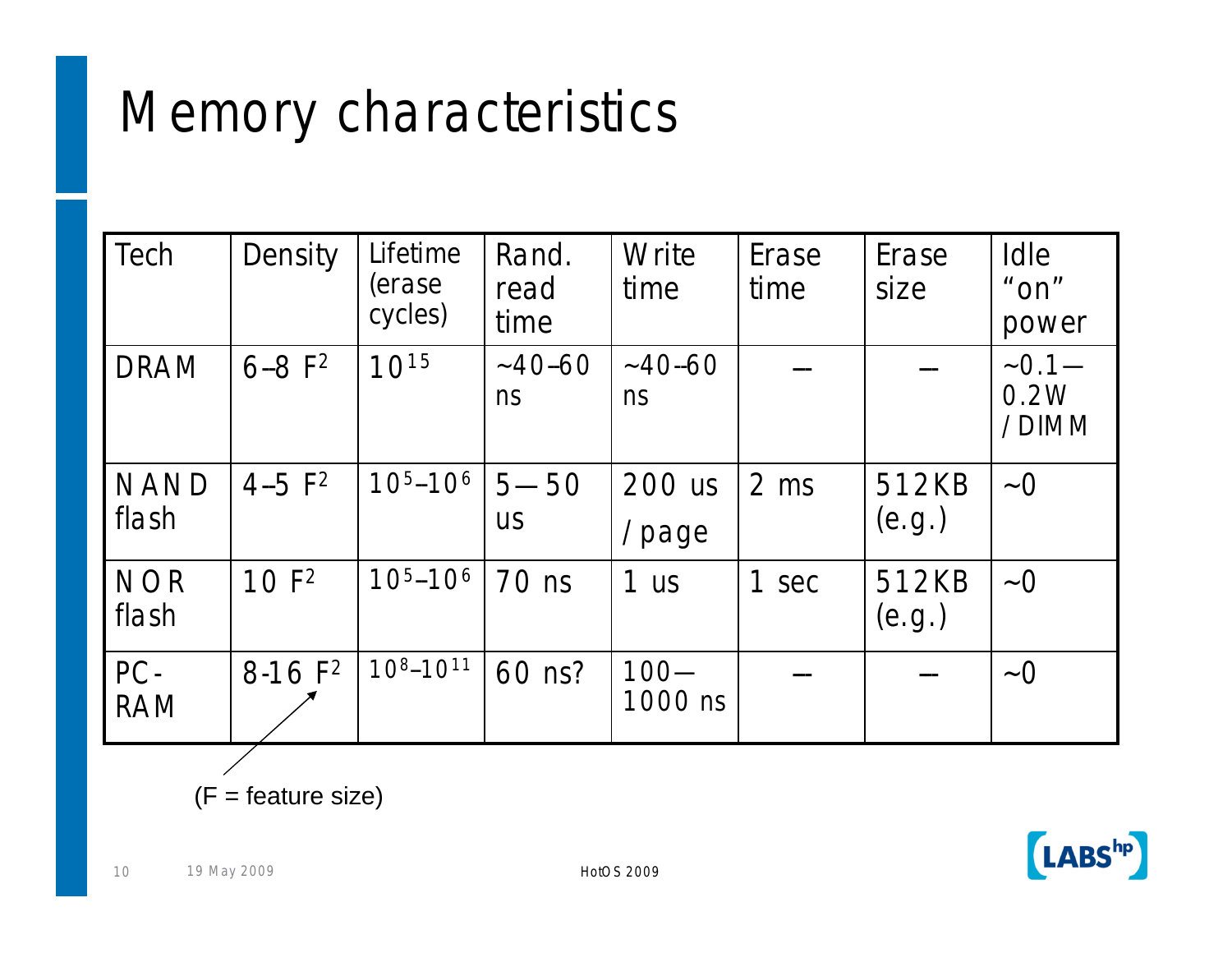## Memory characteristics why not NAND Flash?

| Tech                 | Density          | Lifetime<br>(erase<br>cycles) | Rand.<br>read<br>time | Write<br>time      | Erase<br>time   | Erase<br>size   | Idle<br>$"$ on"<br>power |
|----------------------|------------------|-------------------------------|-----------------------|--------------------|-----------------|-----------------|--------------------------|
| <b>DRAM</b>          | $6 - 8 F2$       | $10^{15}$                     | $~-40 - 60$<br>ns     | $~-40 - 60$<br>ns  |                 |                 | $-0.2W$<br>/DIMM         |
| <b>NAND</b><br>flash | $4 - 5 F2$       | $105 - 106$                   | $5 - 50$<br><b>US</b> | 200 us<br>/page    | 2 <sub>ms</sub> | 512KB<br>(e.g.) | $\sim$ O                 |
| <b>NOR</b><br>flash  | 10F <sup>2</sup> | $105 - 106$                   | 70 ns                 | 1 <sub>us</sub>    | 1<br>sec        | 512KB<br>(e.g.) | $\sim\!0$                |
| PC-<br><b>RAM</b>    | $8-16 F2$        | $108 - 1011$                  | 60 ns?                | $100 -$<br>1000 ns |                 |                 | $\sim\!0$                |

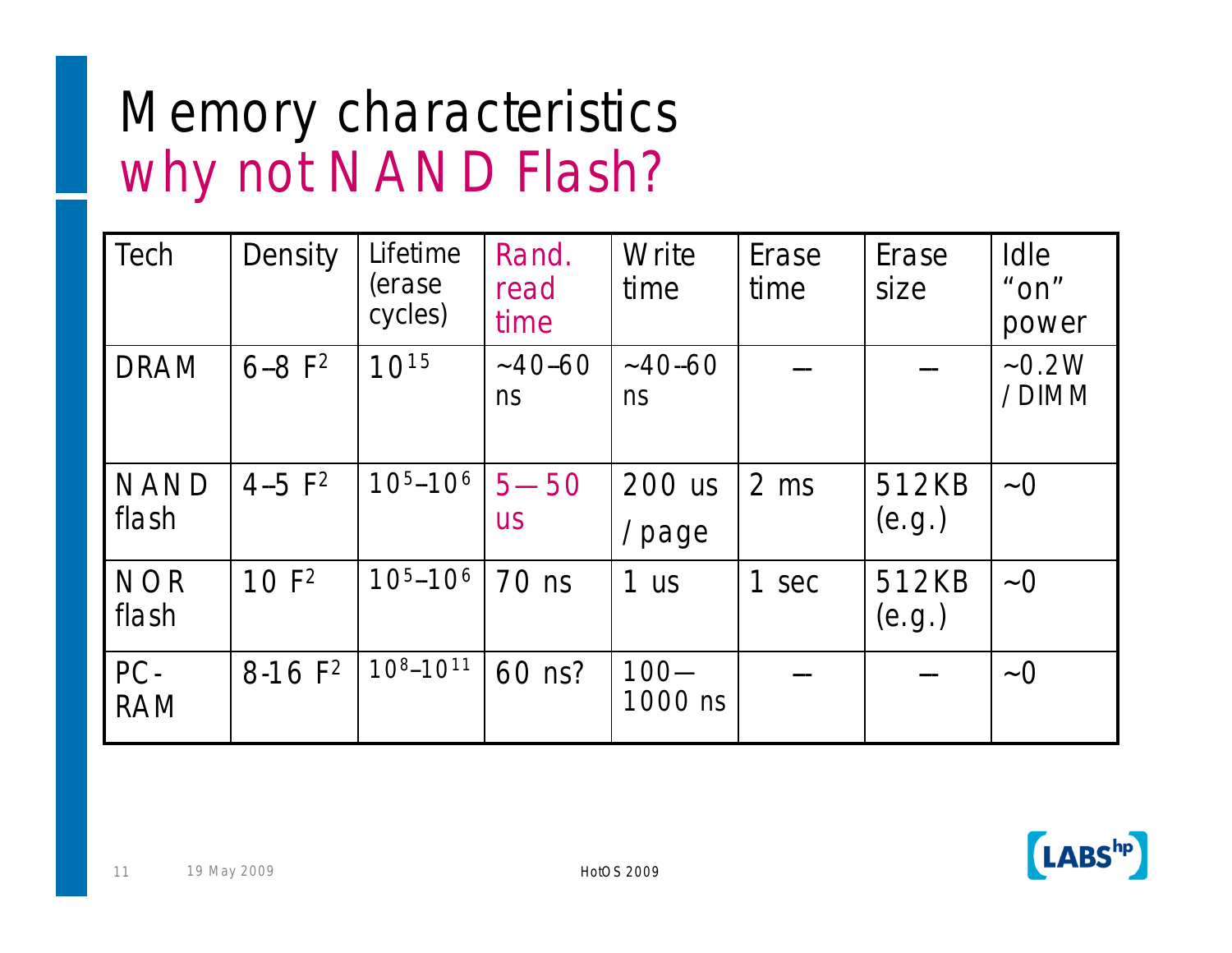# Memory characteristics What's good about NOR Flash?

| Tech                 | Density          | Lifetime<br>(erase<br>cycles) | Rand.<br>read<br>time | Write<br>time      | Erase<br>time | Erase<br>size   | <b>Idle</b><br>" $on$ "<br>power |
|----------------------|------------------|-------------------------------|-----------------------|--------------------|---------------|-----------------|----------------------------------|
| <b>DRAM</b>          | $6 - 8 F2$       | $10^{15}$                     | $~-40 - 60$<br>ns     | $~-40 - 60$<br>ns  |               |                 | $-0.2W$<br>/DIMM                 |
| <b>NAND</b><br>flash | $4 - 5 F2$       | $105 - 106$                   | $5 - 50$<br><b>US</b> | 200 us<br>/page    | 2 ms          | 512KB<br>(e.g.) | $\sim\!0$                        |
| <b>NOR</b><br>flash  | 10F <sup>2</sup> | $105 - 106$                   | <b>70 ns</b>          | 1 <sub>us</sub>    | 1 sec         | 512KB<br>(e.g.) | $\sim\!0$                        |
| PC-<br><b>RAM</b>    | $8-16 F2$        | $10^{8} - 10^{11}$            | 60 ns?                | $100 -$<br>1000 ns |               |                 | $\sim$ O                         |

Does Spansion have double-density NOR cells?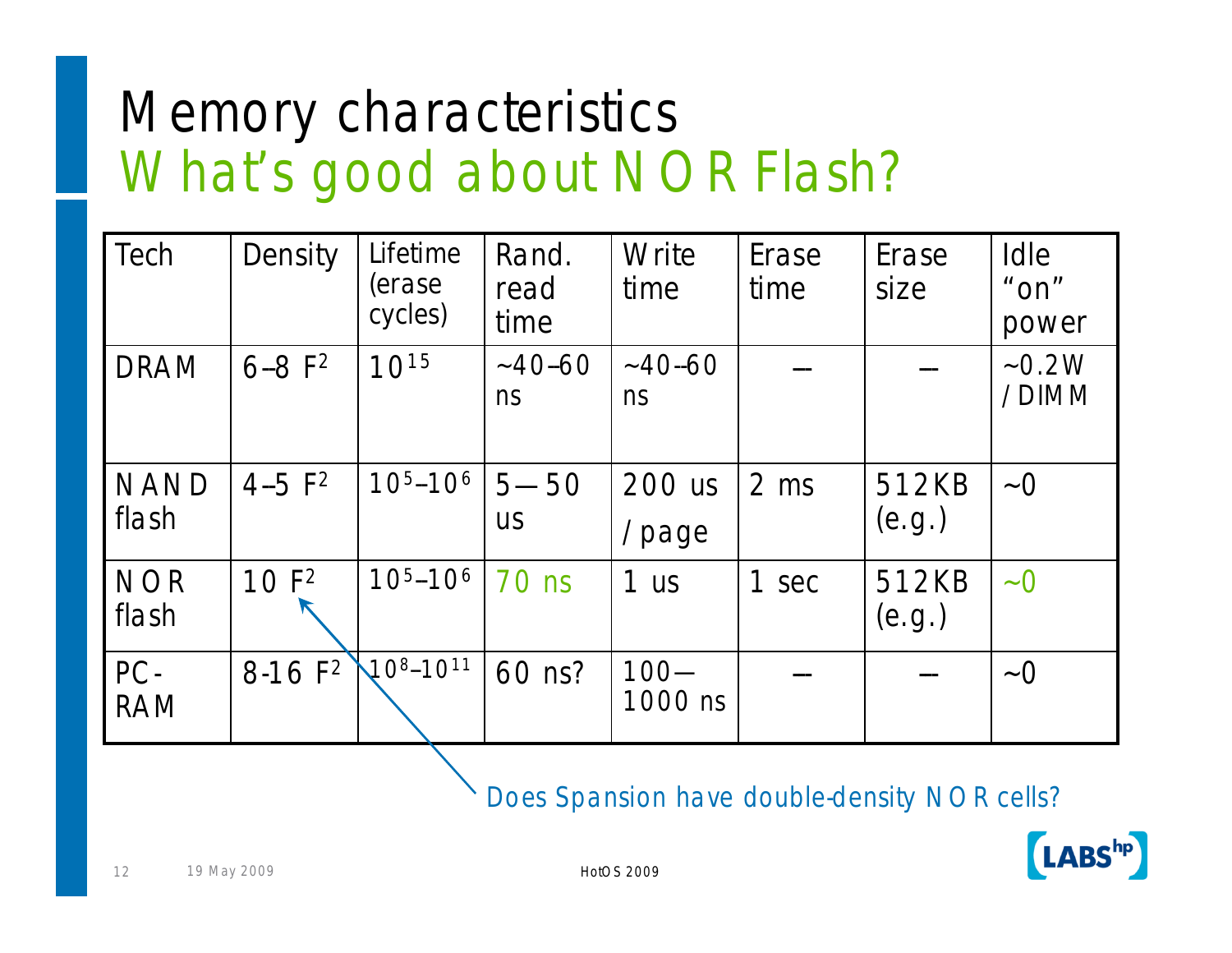# Memory characteristics What's a problem with NOR Flash?

| Tech                 | Density          | Lifetime<br>(erase<br>cycles) | Rand.<br>read<br>time | Write<br>time      | Erase<br>time   | Erase<br>size   | Idle<br>$"$ on"<br>power |
|----------------------|------------------|-------------------------------|-----------------------|--------------------|-----------------|-----------------|--------------------------|
| <b>DRAM</b>          | $6 - 8 F2$       | $10^{15}$                     | $~-40 - 60$<br>ns     | $~-40 - 60$<br>ns  |                 |                 | $-0.2W$<br>/DIMM         |
| <b>NAND</b><br>flash | $4 - 5 F2$       | $105 - 106$                   | $5 - 50$<br><b>US</b> | 200 us<br>/page    | 2 <sub>ms</sub> | 512KB<br>(e.g.) | $\sim\!0$                |
| <b>NOR</b><br>flash  | 10F <sup>2</sup> | $105 - 106$                   | 70 ns                 | 1 us               | 1<br>sec        | 512KB<br>(e.g.) | $\sim\!0$                |
| PC-<br><b>RAM</b>    | $8-16 F2$        | $108 - 1011$                  | 60 ns?                | $100 -$<br>1000 ns |                 |                 | $\sim\!0$                |

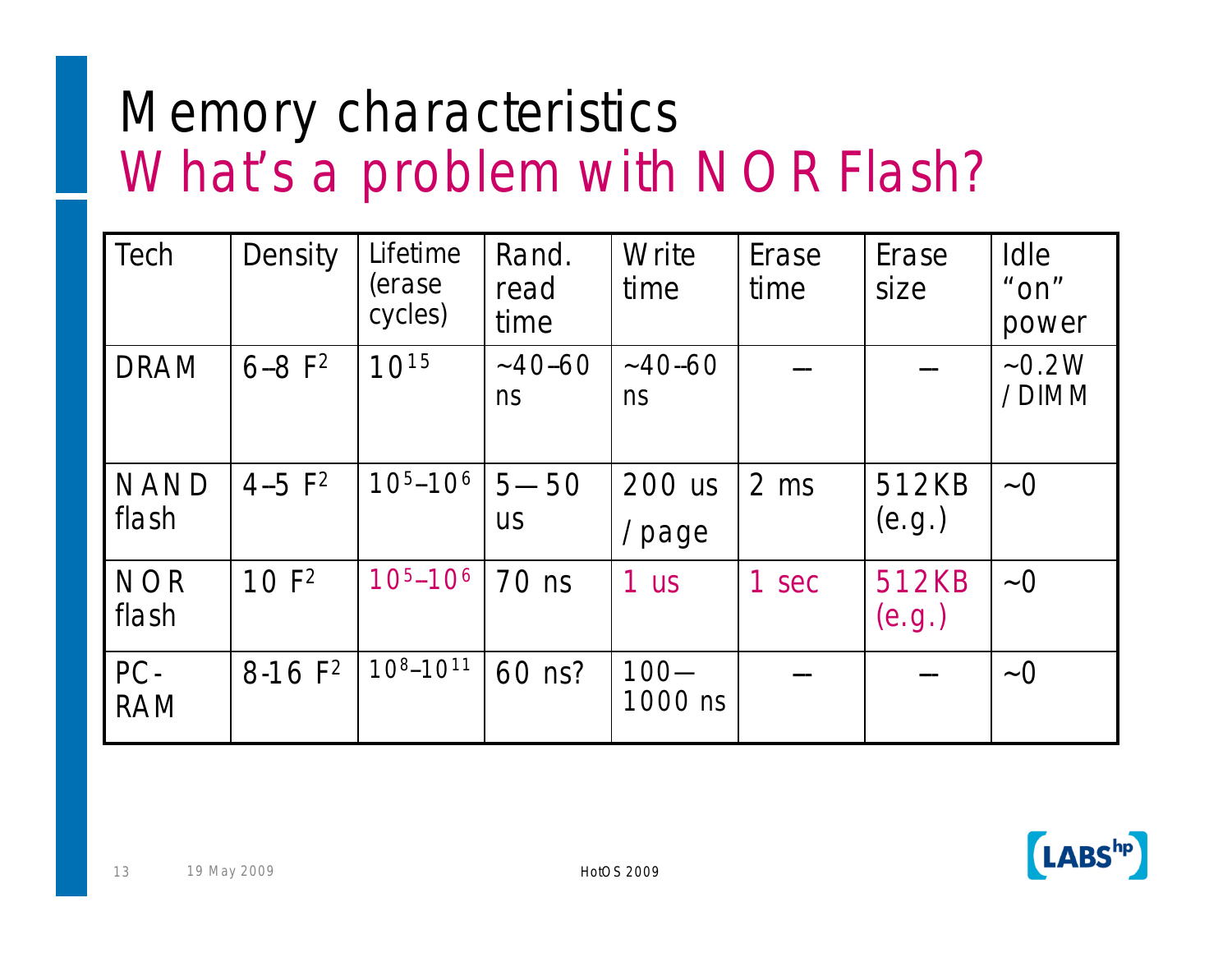# Solving the problems with NOR-based FLAM

- Low endurance:
	- Don't write pages with low ETTNW to FLAM
- Slow writes:
	- Buffer CPU's writes via small DRAM
		- CPU writes pages to DRAM buffer on FLAM DIMM
		- Simple controller in the FLAM DIMM manages copy to NOR
	- •Don't write pages with low ETTNW to FLAM
- Large erase-block size:
	- •Steal good ideas from garbage-collection people
	- •Allocate pages with similar ETTNW to same erase block

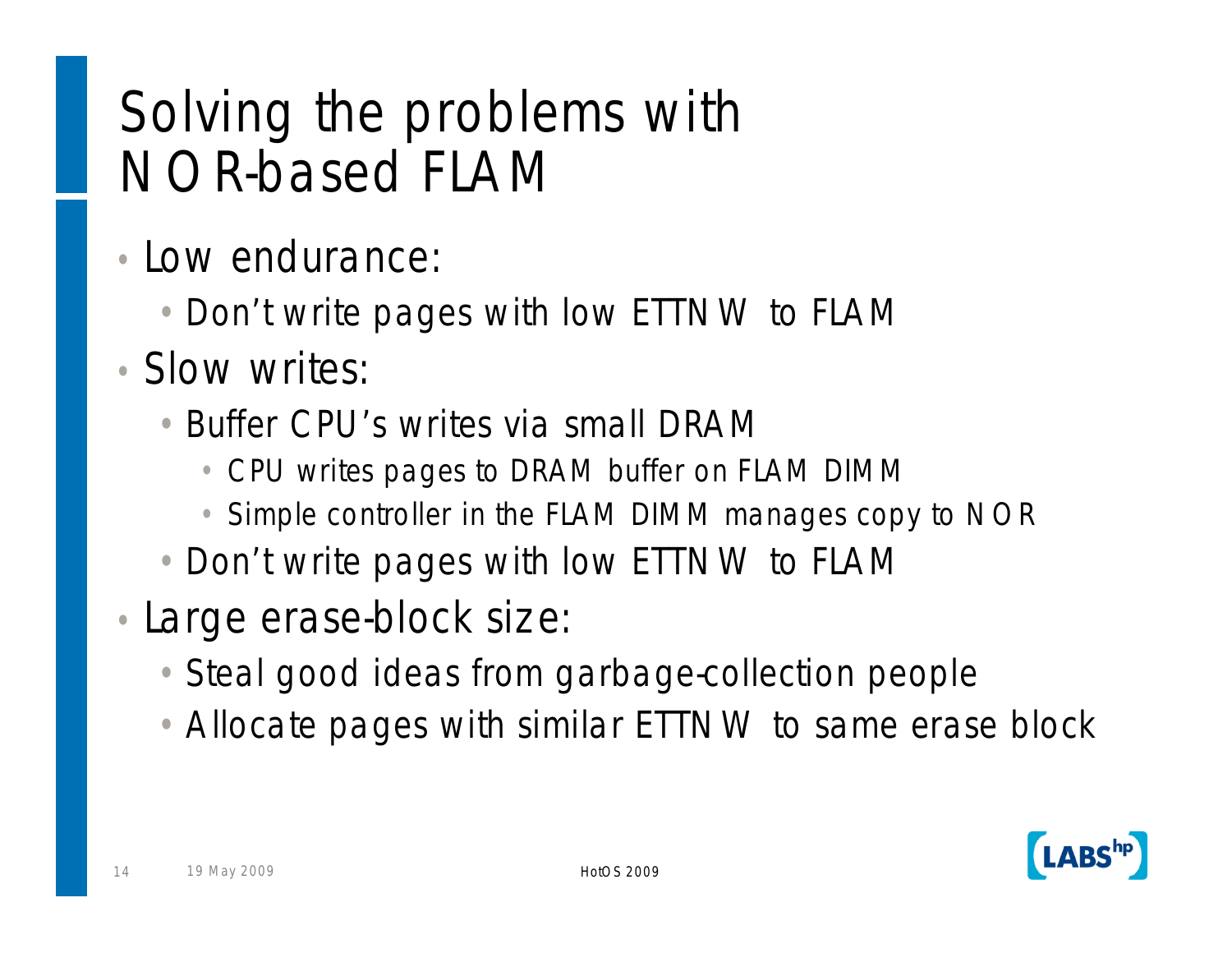# Solving the problems with NOR-based FLAM

- Low endurance:
	- •Don't write pages with low ETTNW to FLAM
- Slow writes:
	- Buffer CPU's writes via small DRAM
		- CPU writes pages to DRAM buffer on FLAM DIMM
		- Simple controller in the FLAM DIMM manages copy to NOR
	- •Don't write pages with low ETTNW to FLAM
- Large erase-block size:
	- •Steal good ideas from garbage-collection people
	- •Allocate pages with similar ETTNW to same erase block

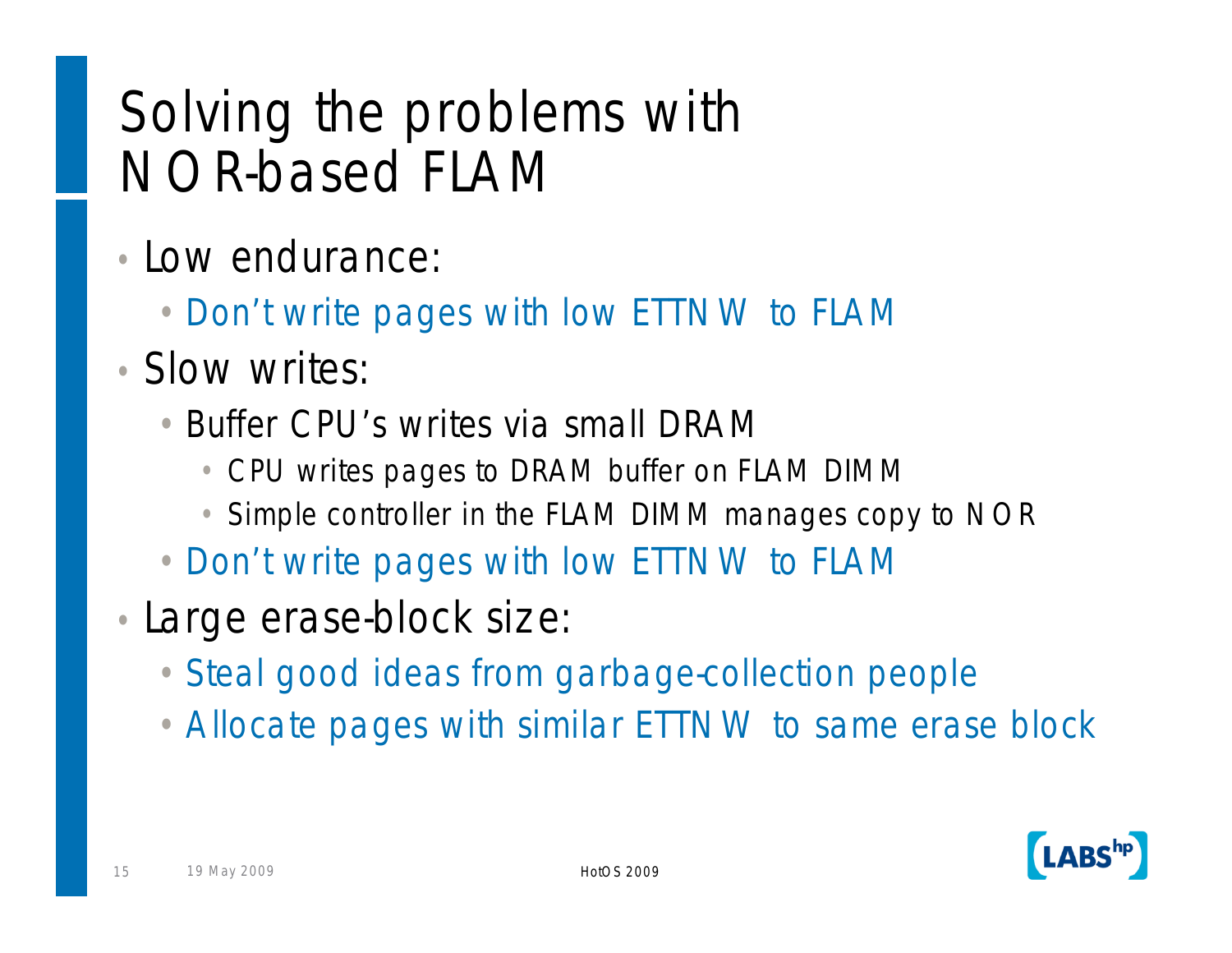# How the OS could help FLAM: Estimating per-page time-to-next-write

Information that the OS has about pages:

- Page types (ANON, MAP2DSK, etc.)
- File types (executable, ...)
- File modes ("temporary", sequential)
- Application-supplied hints
	- •E.g., "I'm a database and this is my read-mostly index"
- Dynamic information based on history:
	- •Classified based on file names?
	- History tracked per-page??

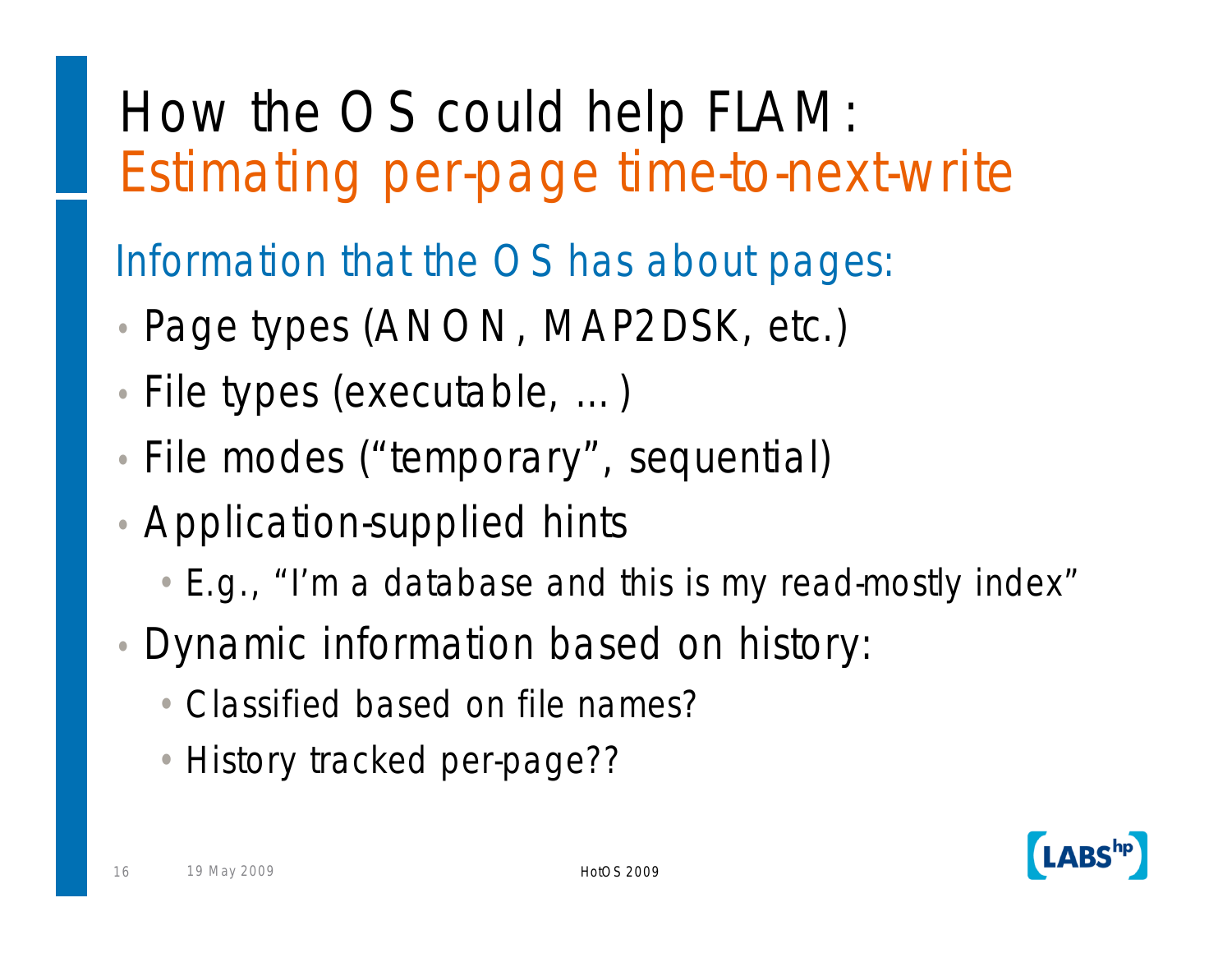## Memory characteristics What if PC-RAM becomes a reality?

| Tech                 | Density          | Lifetime<br>(erase<br>cycles) | Rand.<br>read<br>time | Write<br>time      | Erase<br>time  | Erase<br>size   | Idle<br>$"$ ON"<br>power |
|----------------------|------------------|-------------------------------|-----------------------|--------------------|----------------|-----------------|--------------------------|
| <b>DRAM</b>          | $6 - 8 F2$       | $10^{15}$                     | $~-40-60$<br>ns       | $~-40 - 60$<br>ns  |                |                 | $-0.2W$<br>/DIMM         |
| <b>NAND</b><br>flash | $4 - 5 F2$       | $105 - 106$                   | $5 - 50$<br><b>US</b> | 200 us<br>/page    | $2 \text{ ms}$ | 512KB<br>(e.g.) | $\sim\!0$                |
| <b>NOR</b><br>flash  | 10F <sup>2</sup> | $105 - 106$                   | 70 ns                 | 1 <sub>us</sub>    | 1 sec          | 512KB<br>(e.g.) | $\sim\!0$                |
| PC-<br><b>RAM</b>    | $8-16 F2$        | $10^{8} - 10^{11}$            | 60 ns?                | $100 -$<br>1000 ns |                |                 | $\sim\!0$                |

4 F<sup>2</sup> in the future?

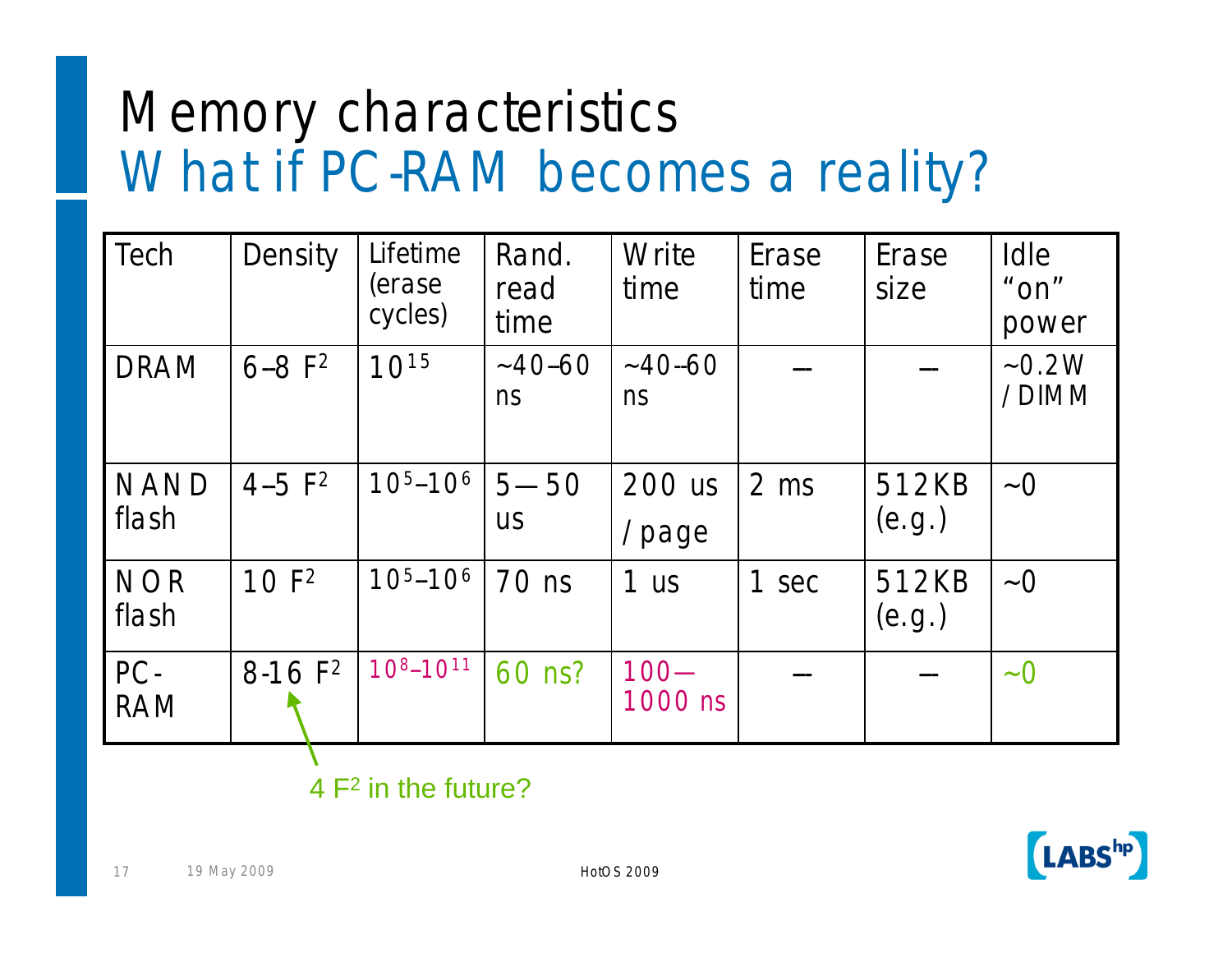#### How well would FLAM work? Limits on acceptable mean TBWP

TBWP = Time Between Writes to a Page

- Assume a target lifetime of 5 years = 1.58e8 sec.
- Assuming 10<sup>6</sup>-erase lifetime for NOR:
	- Target mean TBWP =  $158 \text{ sec} = 2.6 \text{ min}$
- (Assuming 10<sup>5</sup>-erase lifetime for NOR:
	- Target mean TBWP =  $1580$  sec =  $26$  min)
- Assuming 10<sup>8</sup>-erase lifetime for PC-RAM:
	- Target mean TBWP = 1.58 sec

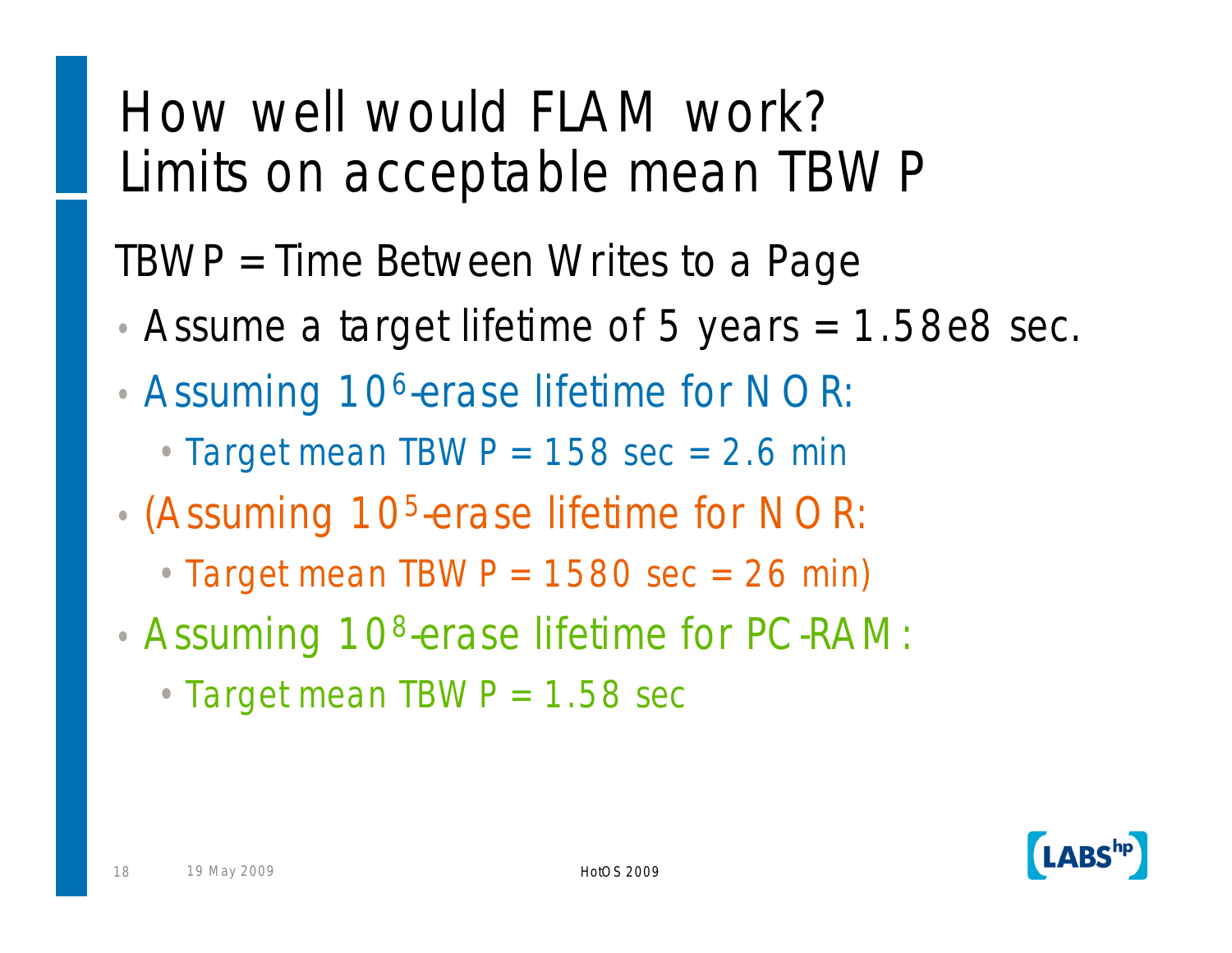#### How well would FLAM work? **Preliminary** experiments -- simulation

- Simulated whole system using COTSon
	- Opteron, Linux 2.6.15, Nutch or SPECjbb-like
	- Trace all L2\$ writebacks 150-200 secs takes 2 weeks

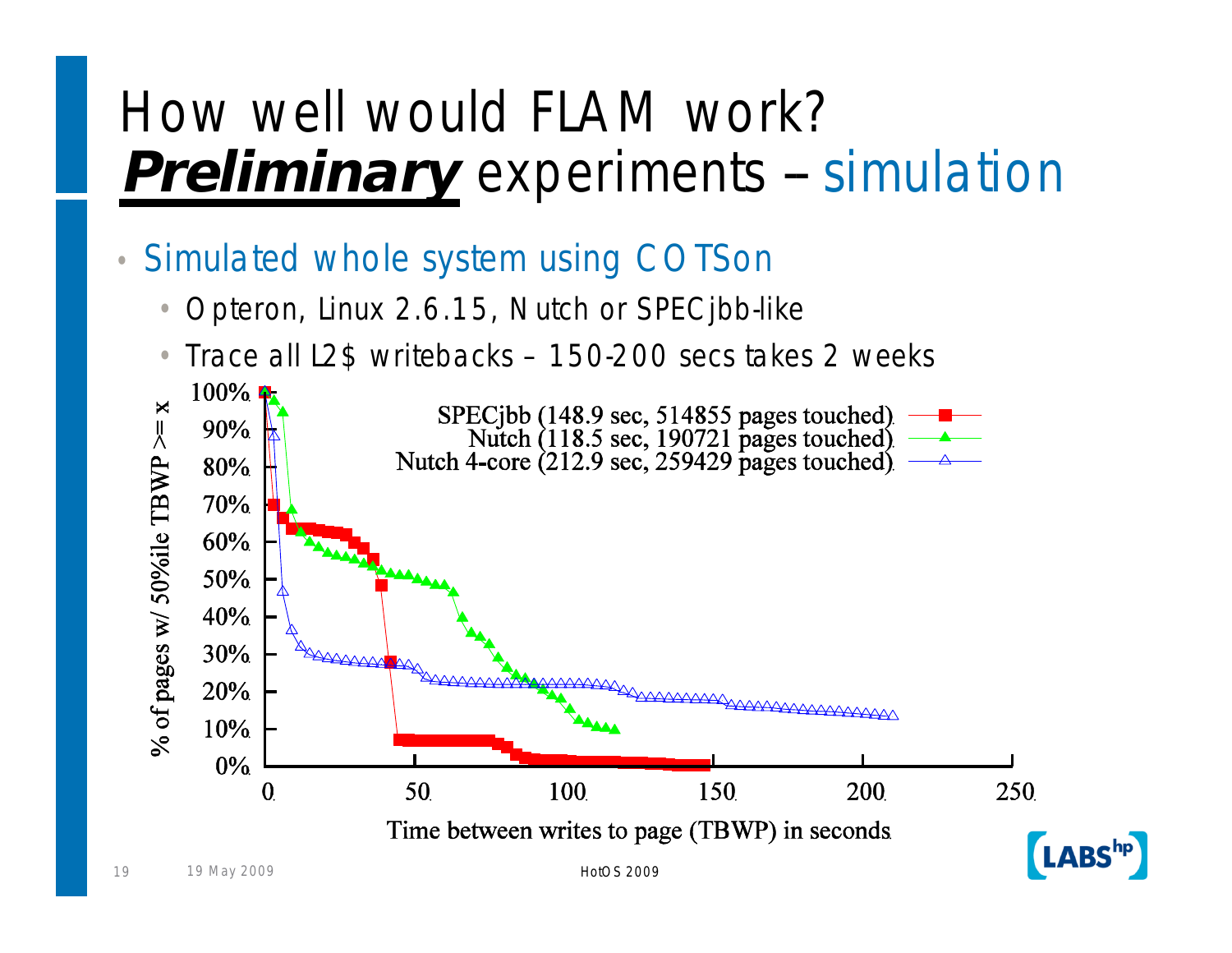#### How well would FLAM work? **Preliminary** experiments -- simulation

- Simulated whole system using COTSon
	- Opteron, Linux 2.6.15, Nutch or SPECjbb-like
	- Trace all L2\$ writebacks 150-200 secs takes 2 weeks

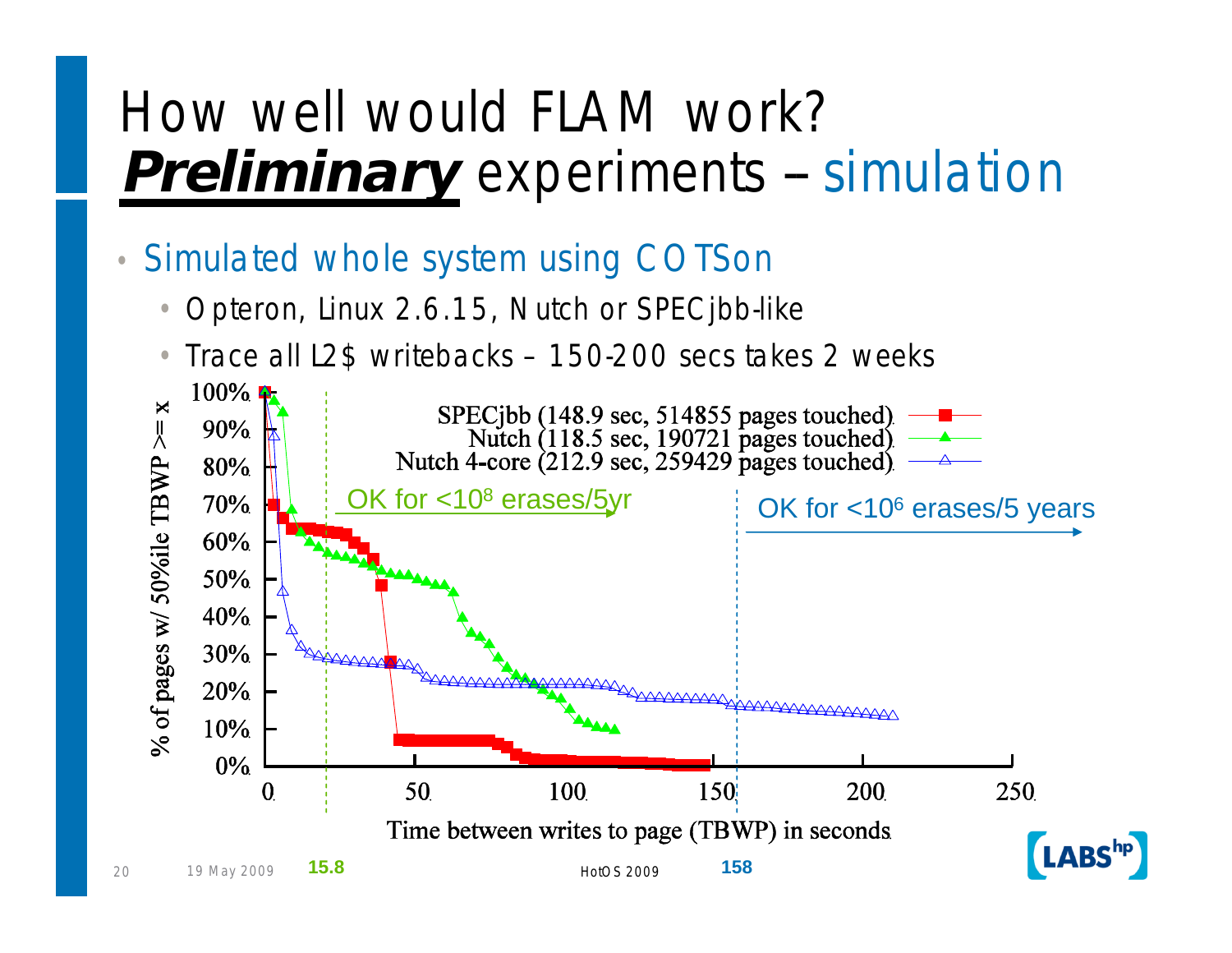#### How well would FLAM work? **Preliminary** experiments -- Tracing

- Traces on actual hardware at (nearly) full speed
	- Linux 2.6.28.5, ran hacked SPECjbb for a whole day
	- Slightly hacked VM code tracks "PageHasBeenDirty" bit
	- Slightly hacked /proc/kpageflags, user code polls every 10 sec.

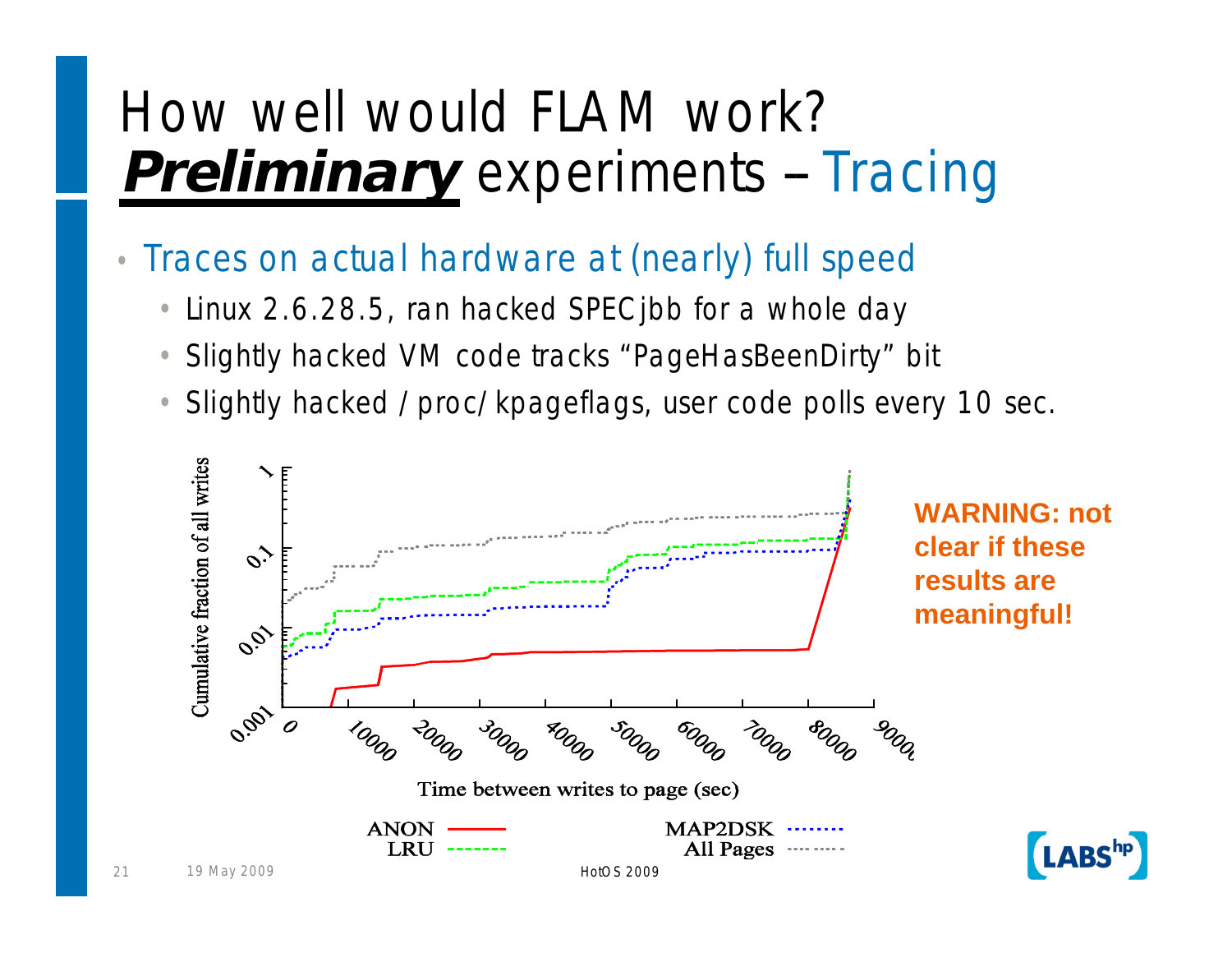# Stuff we haven't done yet

- Modify OS (e.g., Linux) to manage FLAM
	- Could do this using DRAM as "fake FLAM" for testing
	- Could get realistic performance results with enough RAM
		- Would still have to model power consumption
	- Linux VM system is a bit scary
- Characterize which applications might exploit FLAM
	- Especially: where will extra read-mostly memory help performance?
- Prototype FLAM hardware
	- Will Spansion sell us what we want?
	- Is PC-RAM a better choice?
- Think about exploiting non-volatility, too
	- But flash isn't as reliable as you would hope/expect

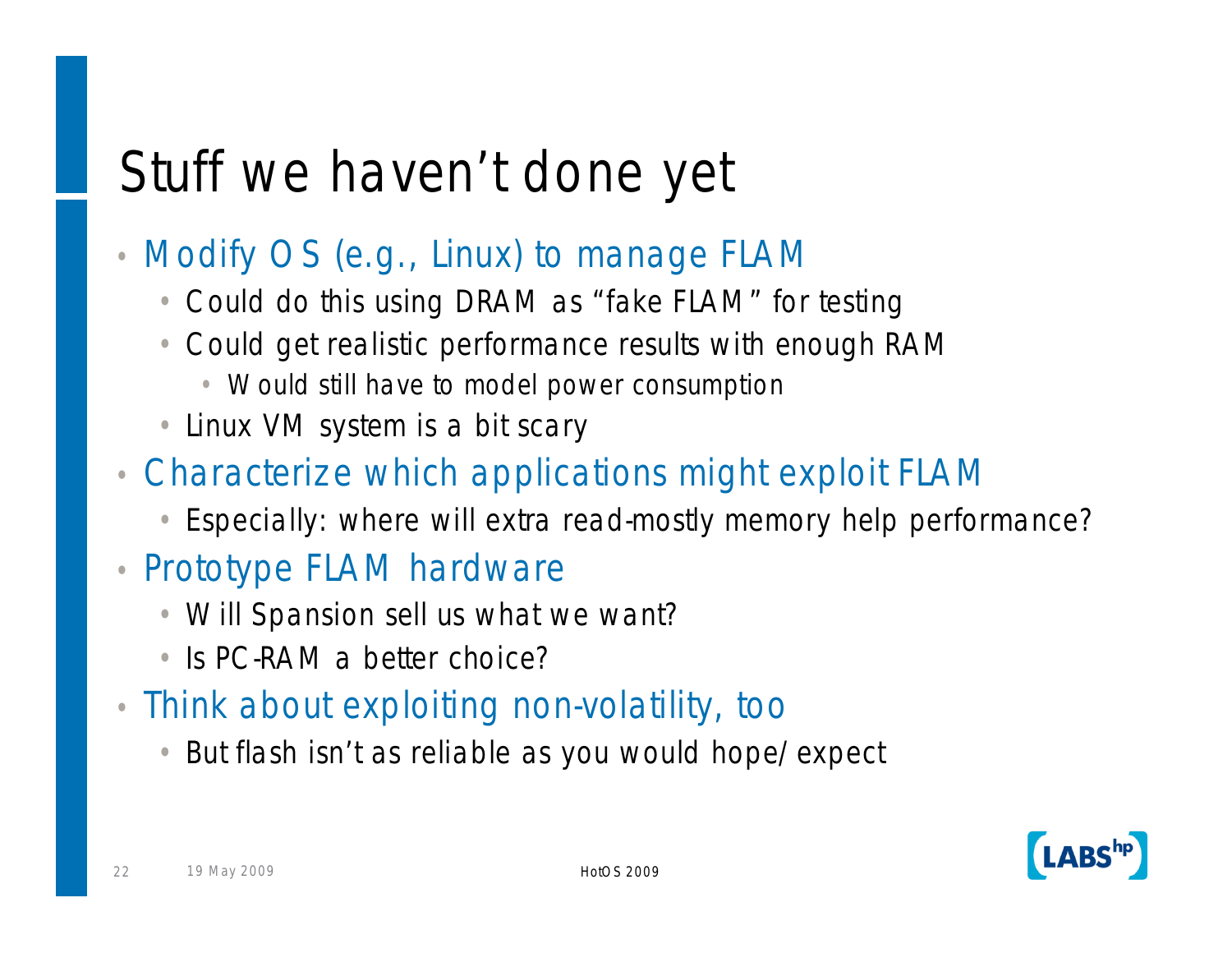# **Summary**

Using NVM for main memory is a crazy idea

- but it might work!
- and if it does work, the OS is the best place to make migration and placement decisions

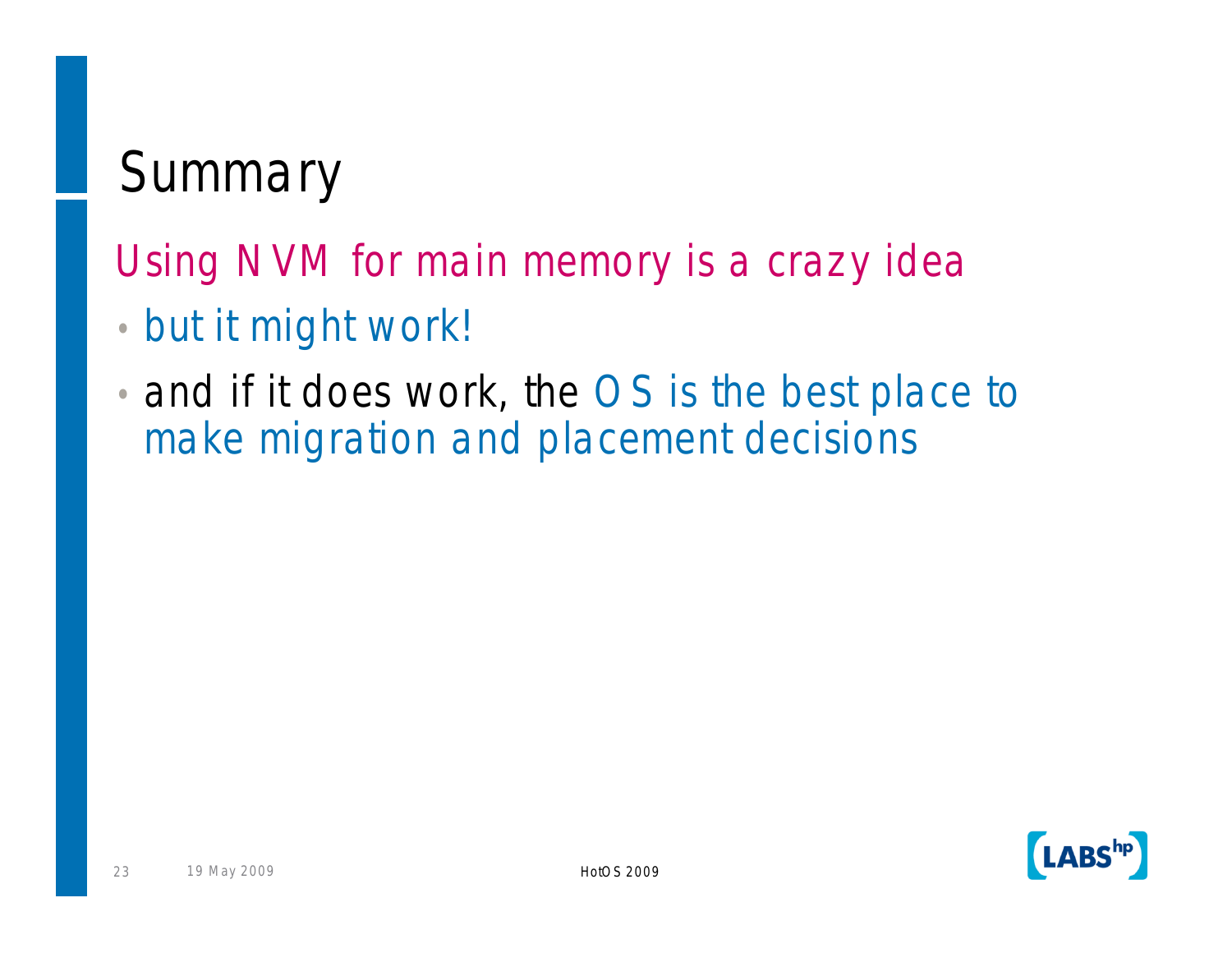# Additional material

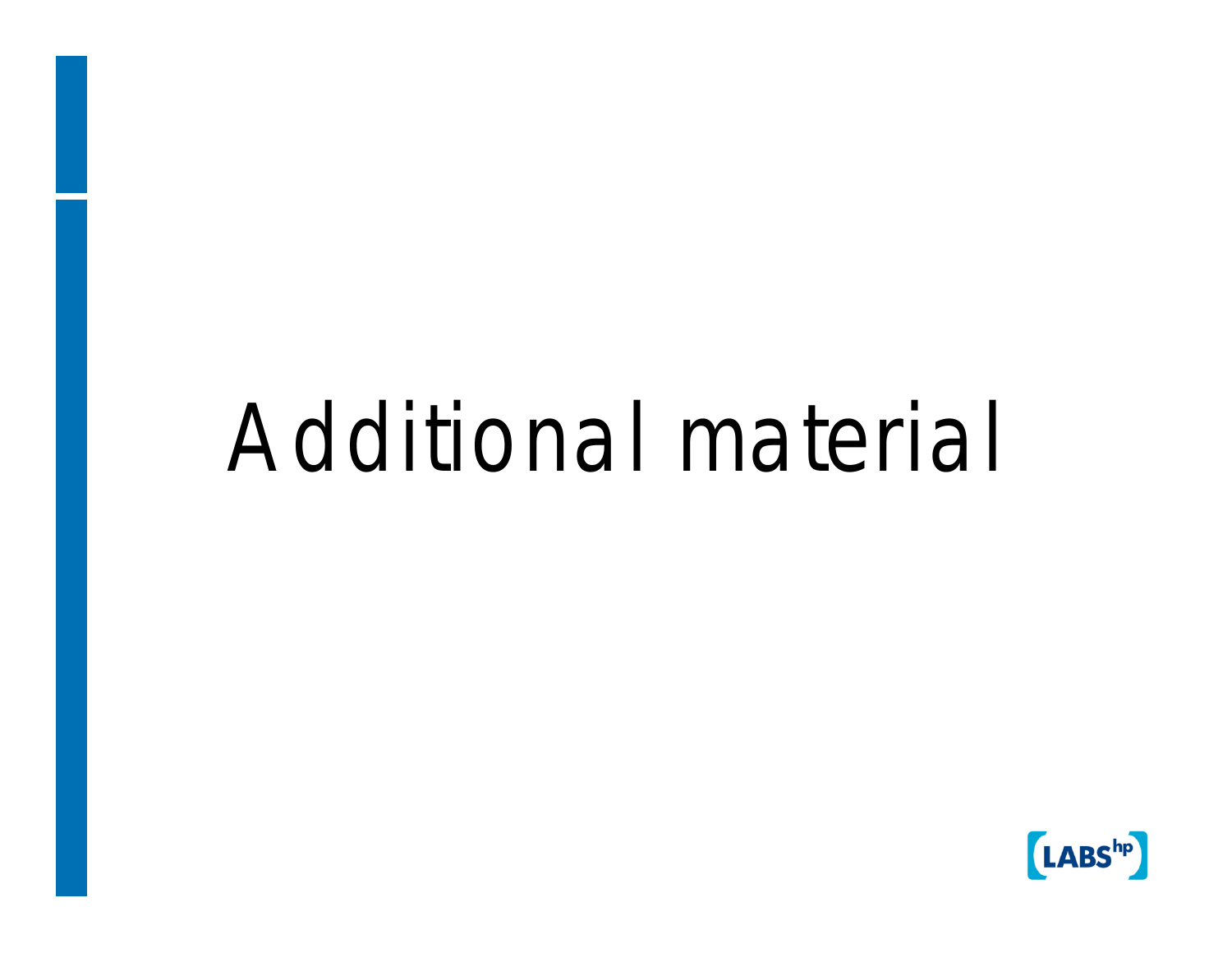# Comparison of various NVM technologies

| <b>Memory</b><br>Element | <b>Density</b>  | <b>CMOS</b><br>Integration | Switch<br>Mechanism | <b>Bipolar</b><br>/Unipolar | Write<br>Power | Scaling | <b>Ultimate</b><br><b>Scaling Limit</b> | Set-reset<br><b>Times</b> | <b>Maturity</b>      |
|--------------------------|-----------------|----------------------------|---------------------|-----------------------------|----------------|---------|-----------------------------------------|---------------------------|----------------------|
| <b>PCM</b><br>(PC-RAM)   | 4F <sup>2</sup> | Demonstrated               | Temperature         | Unipolar                    | Poor           | Fair    | Stable<br>nanocrystal<br>size $(-10nm)$ | Good                      | Prototype            |
| Flash                    | 4F <sup>2</sup> | <b>Excellent</b>           | E-field             | N/A                         | Good           | Fair    | Capacitor size                          | Fair                      | Product              |
| FeRAM                    | 4F <sup>2</sup> | Demonstrated               | E-field             | Bipolar                     | Good           | Poor    | Domain size<br>(20nm)                   | Good                      | Product              |
| <b>MRAM</b>              | 4F <sup>2</sup> | Poor (Fe)                  | <b>B</b> -field     | Bipolar                     | Poor           | Poor    | Domain size<br>(10nm)                   | Good                      | Specialty<br>product |

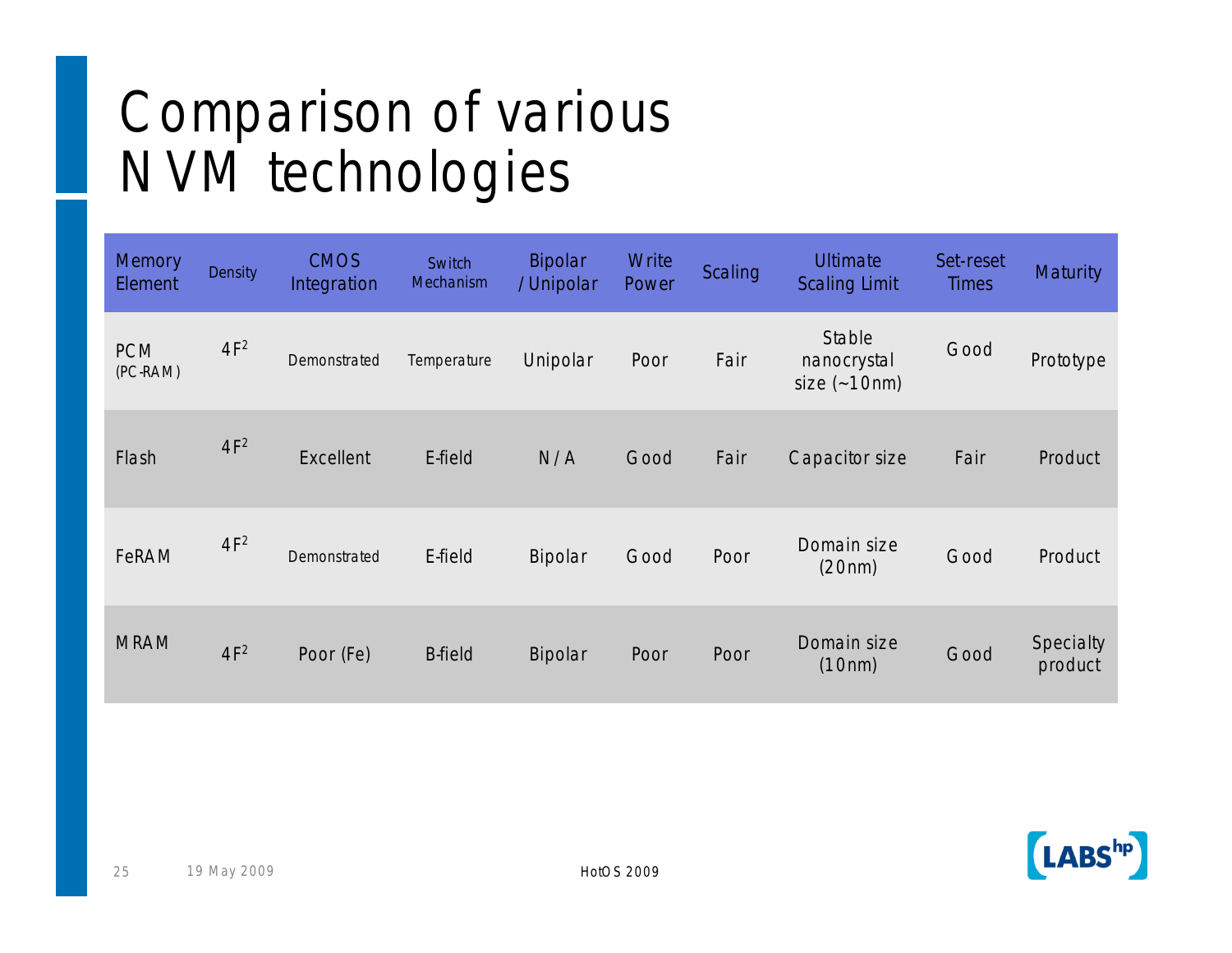#### Crudely-drawn design of a FLIM



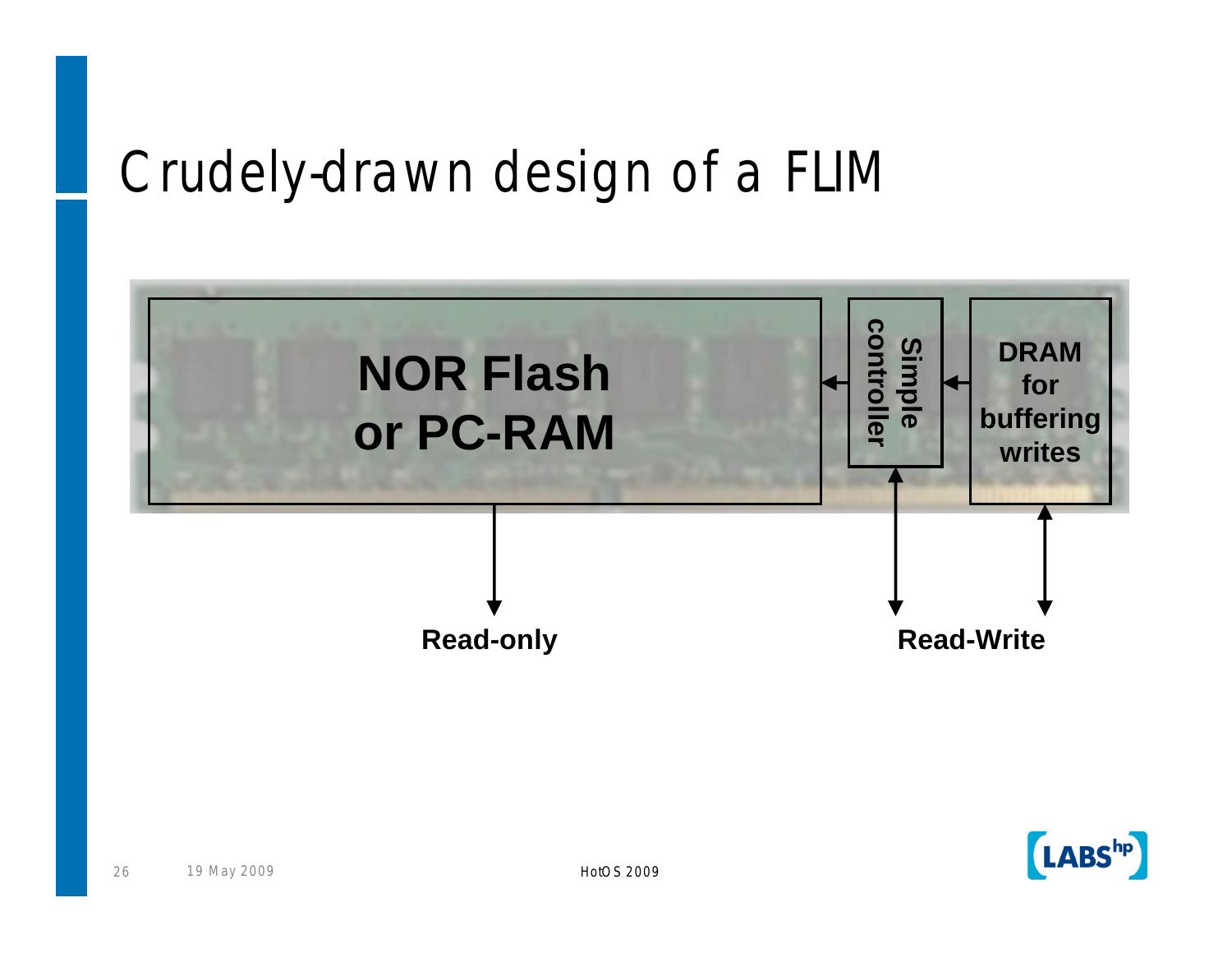## Security aspects of FLAM

- Avoid storing keys & plaintext in NVM
	- Increases chance of compromise
- Can the OS do this automatically?
	- •Might require API to mark data as "please forget ASAP"
	- •Or will DIFC make this work?